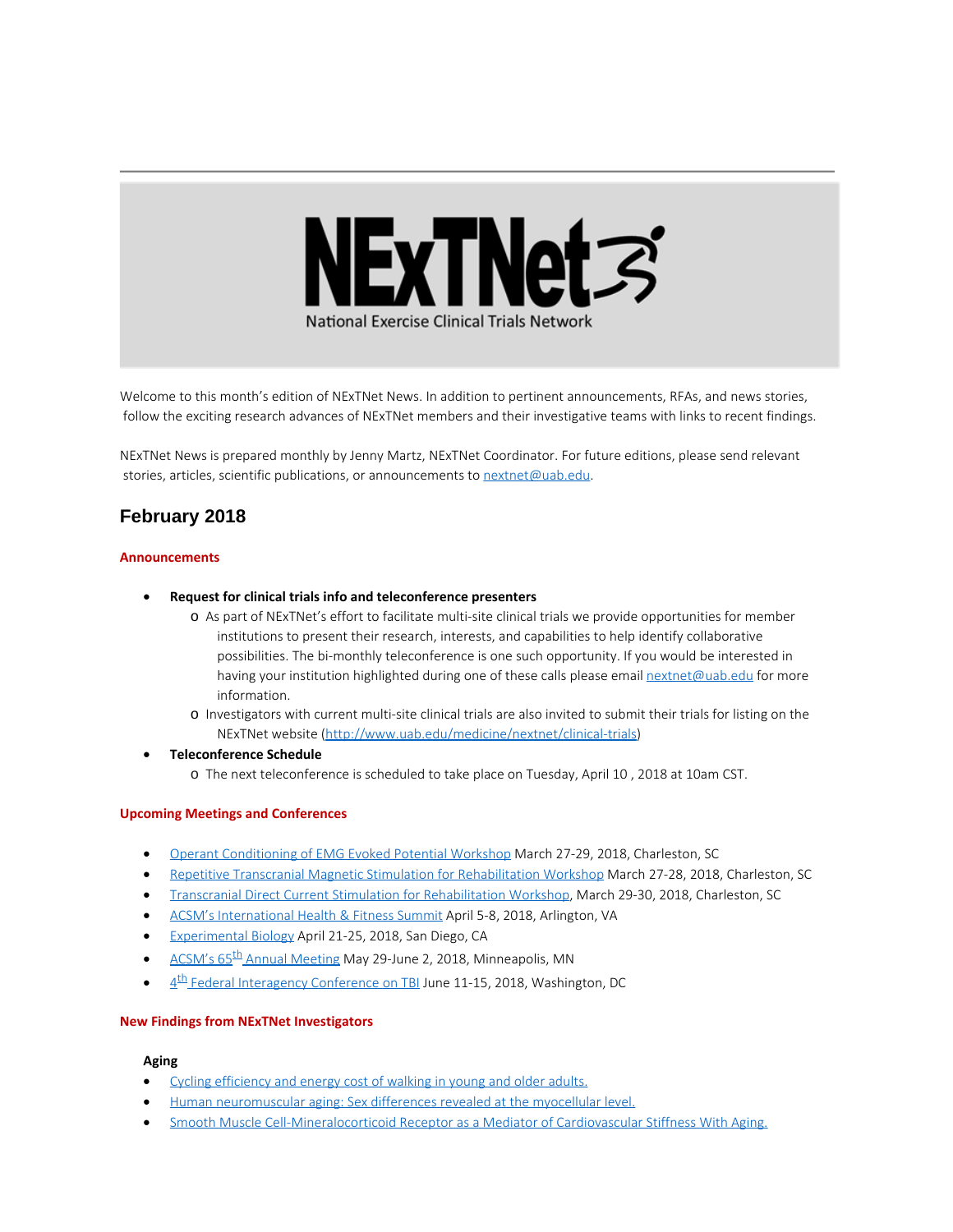### **Arthritis**

[Cost-effectiveness of generic celecoxib in knee osteoarthritis for average-risk patients: A model-based](https://www.ncbi.nlm.nih.gov/pubmed/29481917)  [evaluation.](https://www.ncbi.nlm.nih.gov/pubmed/29481917)

### **Cancer**

- · [A Randomized Dose-Response Trial of Aerobic Exercise and Health-Related Quality of Life in Colon Cancer](http://www.ncbi.nlm.nih.gov/pubmed/29388275)  [Survivors.](http://www.ncbi.nlm.nih.gov/pubmed/29388275)
- · [Weight, physical activity and breast cancer survival.](https://www.ncbi.nlm.nih.gov/pubmed/29478430)
- [The effects of high-dose calcitriol and individualized exercise on bone metabolism in breast cancer survivors on](https://www.ncbi.nlm.nih.gov/pubmed/29470705)  [hormonal therapy: a phase II feasibility trial.](https://www.ncbi.nlm.nih.gov/pubmed/29470705)
- · [Yoga for the Management of Cancer Treatment-Related Toxicities.](https://www.ncbi.nlm.nih.gov/pubmed/29388071)

### **Cardiovascular**

- · [Effects of Increasing Exercise Intensity and Dose on Multiple Measures of HDL \(High-Density Lipoprotein\)](https://www.ncbi.nlm.nih.gov/pubmed/29437573)  [Function.](https://www.ncbi.nlm.nih.gov/pubmed/29437573)
- · [Association of Cardiac Rehabilitation With Decreased Hospitalizations and Mortality After Ventricular Assist](https://www.ncbi.nlm.nih.gov/pubmed/29413368)  [Device Implantation.](https://www.ncbi.nlm.nih.gov/pubmed/29413368)
- · [Effect of acute hypoxemia on cerebral blood flow velocity control during lower body negative pressure.](https://www.ncbi.nlm.nih.gov/pubmed/29464923)
- · [FES-assisted Cycling Improves Aerobic Capacity and Locomotor Function Postcerebrovascular Accident.](https://www.ncbi.nlm.nih.gov/pubmed/29461462)
- [Pathophysiology of Chronic Systolic Heart Failure. A View from the Periphery.](https://www.ncbi.nlm.nih.gov/pubmed/29461891)
- · [Impaired arterial responsiveness in untreated gout patients compared with healthy non-gout controls:](https://www.ncbi.nlm.nih.gov/pubmed/29450849)  [association with serum urate and C-reactive protein.](https://www.ncbi.nlm.nih.gov/pubmed/29450849)
- · [Elevated vasopressin in pregnant mice induces T-helper subset alterations consistent with human preeclampsia.](https://www.ncbi.nlm.nih.gov/pubmed/29371289)

### **Cell and Molecular Biology**

· [Mitochondrial accumulation of doxorubicin in cardiac and diaphragm muscle following exercise preconditioning.](https://www.ncbi.nlm.nih.gov/pubmed/29474837)

### **Exercise – Diet/Disease/Drug/Device/Environmental Interactions**

- · [High-intensity interval exercise attenuates but does not eliminate endothelial dysfunction after a fast food meal.](https://www.ncbi.nlm.nih.gov/pubmed/29101171)
- Effects of 2 [years of caloric restriction on oxidative status assessed by urinary F2-isoprostanes: The CALERIE 2](https://www.ncbi.nlm.nih.gov/pubmed/29424490)  [randomized clinical trial.](https://www.ncbi.nlm.nih.gov/pubmed/29424490)
- · [Promoting Successful Weight Loss in Primary Care in Louisiana \(PROPEL\): Rationale, design and baseline](https://www.ncbi.nlm.nih.gov/pubmed/29408562)  [characteristics.](https://www.ncbi.nlm.nih.gov/pubmed/29408562)
- [Long-term effects of glucocorticoids on function, quality of life, and survival in patients with Duchenne muscular](https://www.ncbi.nlm.nih.gov/pubmed/29174484)  [dystrophy: a prospective cohort study.](https://www.ncbi.nlm.nih.gov/pubmed/29174484)
- · [Severe negative energy balance during 21 d at high altitude decreases fat-free mass regardless of dietary](https://www.ncbi.nlm.nih.gov/pubmed/29066613)  [protein intake: a randomized controlled trial.](https://www.ncbi.nlm.nih.gov/pubmed/29066613)
- · [Influence of Sleep Restriction on Weight Loss Outcomes Associated with Caloric Restriction.](https://www.ncbi.nlm.nih.gov/pubmed/29438540)
- · [Weight Control Program and Gestational Weight Gain in Disadvantaged Women with Overweight or Obesity: A](https://www.ncbi.nlm.nih.gov/pubmed/29464907)  [Randomized Clinical Trial.](https://www.ncbi.nlm.nih.gov/pubmed/29464907)

### **Metabolic**

[Prospective evaluation of insulin and incretin dynamics in obese adults with and without diabetes for 2](https://www.ncbi.nlm.nih.gov/pubmed/29428999) years  [after Roux-en-Y gastric bypass.](https://www.ncbi.nlm.nih.gov/pubmed/29428999)

### **Neuroscience and Stroke**

[Bilateral deep brain stimulation of the subthalamic nucleus increases pointing error during memory-guided](https://www.ncbi.nlm.nih.gov/pubmed/29427240) sequential reaching.

### **Other**

· [A qualitative study of patient experiences of care in integrated behavioral health and primary care settings:](https://www.ncbi.nlm.nih.gov/pubmed/29425354)  [more similar than different.](https://www.ncbi.nlm.nih.gov/pubmed/29425354)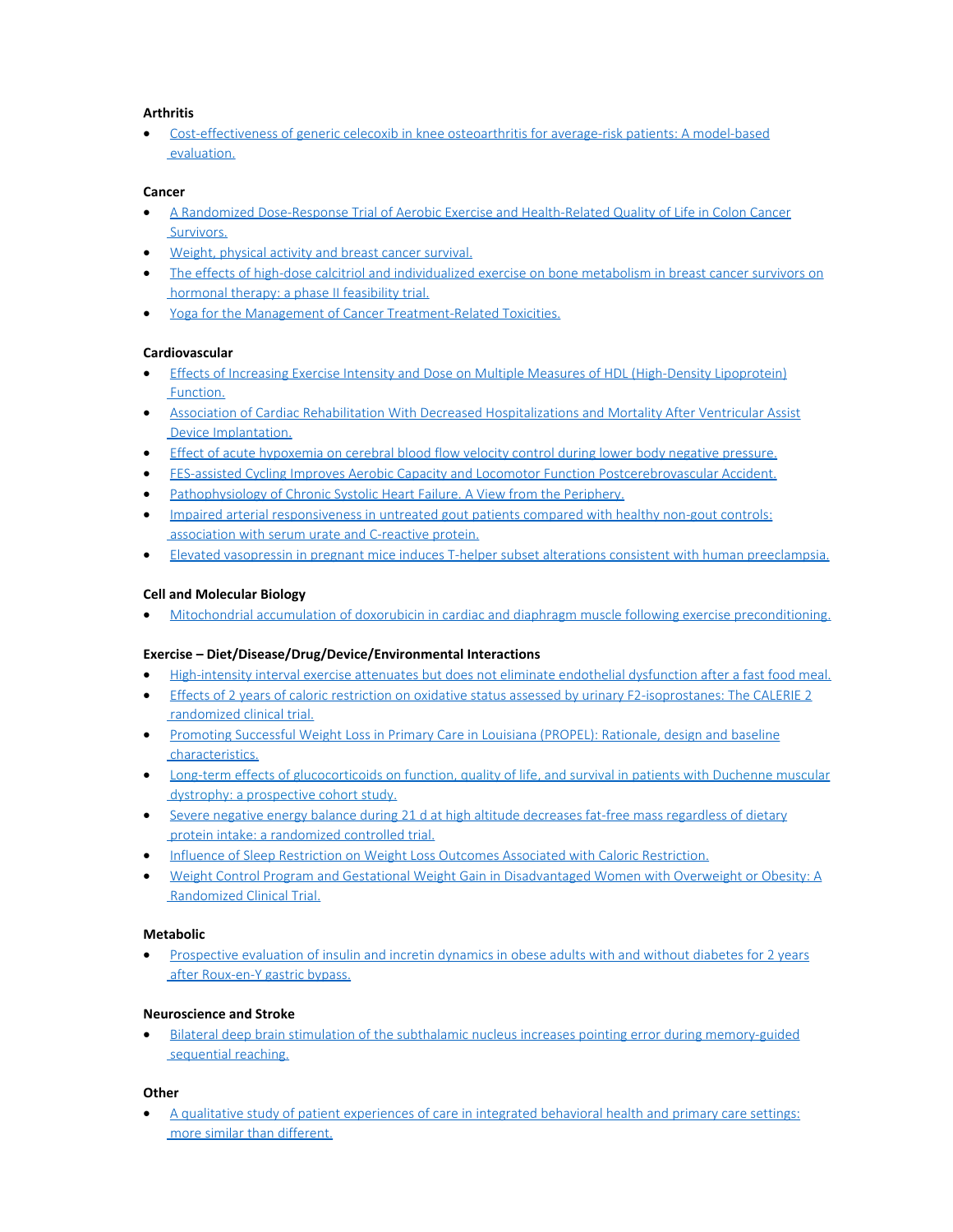- · [Physical Activity and Bone Accretion: Isotemporal Modeling and Genetic Interactions.](https://www.ncbi.nlm.nih.gov/pubmed/29465475)
- · [Validity of the 4-compartment model using dual energy X-ray absorptiometry derived body volume in](https://www.ncbi.nlm.nih.gov/pubmed/29474800)  [overweight individuals.](https://www.ncbi.nlm.nih.gov/pubmed/29474800)
- · [A mathematical model of the effects of resistance exercise-induced muscle hypertrophy on body composition.](https://www.ncbi.nlm.nih.gov/pubmed/29256047)

### **Pediatric**

- [Correlates of intensity-specific physical activity in children aged 9-11 years: a multilevel analysis of UK data from](https://www.ncbi.nlm.nih.gov/pubmed/29431128)  [the International Study of Childhood Obesity, Lifestyle and the Environment.](https://www.ncbi.nlm.nih.gov/pubmed/29431128)
- · [Bone mineral density and body composition in children with congenital adrenal hyperplasia.](https://www.ncbi.nlm.nih.gov/pubmed/29460378)
- [Association Between Carotid Intima Media Thickness, Age, and Cardiovascular Risk Factors in Children and](https://www.ncbi.nlm.nih.gov/pubmed/29412763)  [Adolescents.](https://www.ncbi.nlm.nih.gov/pubmed/29412763)
- · [Novel patterns of physical activity in a large sample of preschool-aged children.](https://www.ncbi.nlm.nih.gov/pubmed/29439704)

### **Pulmonary**

- Slow VO<sub>2</sub> kinetics in acute hypoxia are not related to a hyperventilation-induced hypocapnia.
- [Effect of tiotropium on spontaneous expiratory flow-volume curves during exercise in GOLD 1-2 COPD.](https://www.ncbi.nlm.nih.gov/pubmed/29438808)
- [Repetitive TLR-3 activation in the lung induces skeletal muscle adaptations and cachexia.](https://www.ncbi.nlm.nih.gov/pubmed/29452288)

## **Additional New Findings**

- · [Eccentric exercise induces spatial changes in the mechanomyographic activity of the upper trapezius muscle.](http://www.ncbi.nlm.nih.gov/pubmed/29394519)
- · [Comparison of metabolic adaptations between endurance- and sprint-trained athletes after an exhaustive](http://www.ncbi.nlm.nih.gov/pubmed/29393546) exercise in two different calf muscles using a multi-slice <sup>31</sup>P-MR spectroscopic sequence.
- [Acceptability and validity of a home exercise diary used in home-based pulmonary rehabilitation: a secondary](http://www.ncbi.nlm.nih.gov/pubmed/29392881)  [analysis of a randomised controlled trial.](http://www.ncbi.nlm.nih.gov/pubmed/29392881)
- [Regular physical activity prevents development of chronic muscle pain through modulation of supraspinal opioid](http://www.ncbi.nlm.nih.gov/pubmed/29392233)  [and serotonergic mechanisms.](http://www.ncbi.nlm.nih.gov/pubmed/29392233)
- · [Chronic Remote Ischemic Conditioning May Mimic Regular Exercise:Perspective from Clinical Studies.](http://www.ncbi.nlm.nih.gov/pubmed/29392091)
- · [Role of Dietary Protein and Muscular Fitness on Longevity and Aging.](http://www.ncbi.nlm.nih.gov/pubmed/29392087)
- · [Validity of combination use of activity record and accelerometry to measure free-living total energy expenditure](http://www.ncbi.nlm.nih.gov/pubmed/29389693)  [in female endurance runners.](http://www.ncbi.nlm.nih.gov/pubmed/29389693)
- · [Effect of 7 days of exercise on exogenous carbohydrate oxidation and insulin resistance in children with obesity.](http://www.ncbi.nlm.nih.gov/pubmed/29394488)
- [Effects of intermittent hypoxic training performed at high hypoxia level on exercise performance in highly](http://www.ncbi.nlm.nih.gov/pubmed/29394148)  [trained runners.](http://www.ncbi.nlm.nih.gov/pubmed/29394148)
- · [Community Health Advisors' Participation in a Dissemination and Implementation Study of an Evidence-Based](http://www.ncbi.nlm.nih.gov/pubmed/29427128)  [Physical Activity and Healthy Eating Program in a Faith-Based Setting.](http://www.ncbi.nlm.nih.gov/pubmed/29427128)
- [Exploring the Specific Needs of Persons with Multiple Sclerosis for mHealth Solutions for Physical Activity:](http://www.ncbi.nlm.nih.gov/pubmed/29426814)  [Mixed-Methods Study.](http://www.ncbi.nlm.nih.gov/pubmed/29426814)
- · [Influence of estrogen on individual exercise motivation and bone protection in ovariectomized rats.](http://www.ncbi.nlm.nih.gov/pubmed/29426272)
- [The importance of understanding the underlying physiology of exercise when designing exercise interventions](http://www.ncbi.nlm.nih.gov/pubmed/29425407)  [for brain health.](http://www.ncbi.nlm.nih.gov/pubmed/29425407)
- · [Test-Retest Reliabilty of Exercise-Induced Hypoalgesia After Aerobic Exercise.](http://www.ncbi.nlm.nih.gov/pubmed/29425326)
- [A study on nonlinear estimation of submaximal effort tolerance based on the generalized MET concept and the](http://www.ncbi.nlm.nih.gov/pubmed/29425213)  [6MWT in pulmonary rehabilitation.](http://www.ncbi.nlm.nih.gov/pubmed/29425213)
- · [Exercise and Asthma.](http://www.ncbi.nlm.nih.gov/pubmed/29427982)
- · [Knee extensor strength gains mediate symptom improvement in knee osteoarthritis: Secondary analysis of a](http://www.ncbi.nlm.nih.gov/pubmed/29427725)  [randomised controlled trial.](http://www.ncbi.nlm.nih.gov/pubmed/29427725)
- [The effects of pressure biofeedback training on infraspinatus muscle activity and muscle thickness.](http://www.ncbi.nlm.nih.gov/pubmed/29454230)
- · [Weight management in rural health clinics: The Midwest diet and exercise trial.](http://www.ncbi.nlm.nih.gov/pubmed/29454140)
- [Fuel for the Work Required: A Theoretical Framework for Carbohydrate Periodization and the Glycogen](http://www.ncbi.nlm.nih.gov/pubmed/29453741)  [Threshold Hypothesis.](http://www.ncbi.nlm.nih.gov/pubmed/29453741)
- [Feasibility and acceptability of PrE-operative Physical Activity to improve patient outcomes After major cancer](http://www.ncbi.nlm.nih.gov/pubmed/29452599)